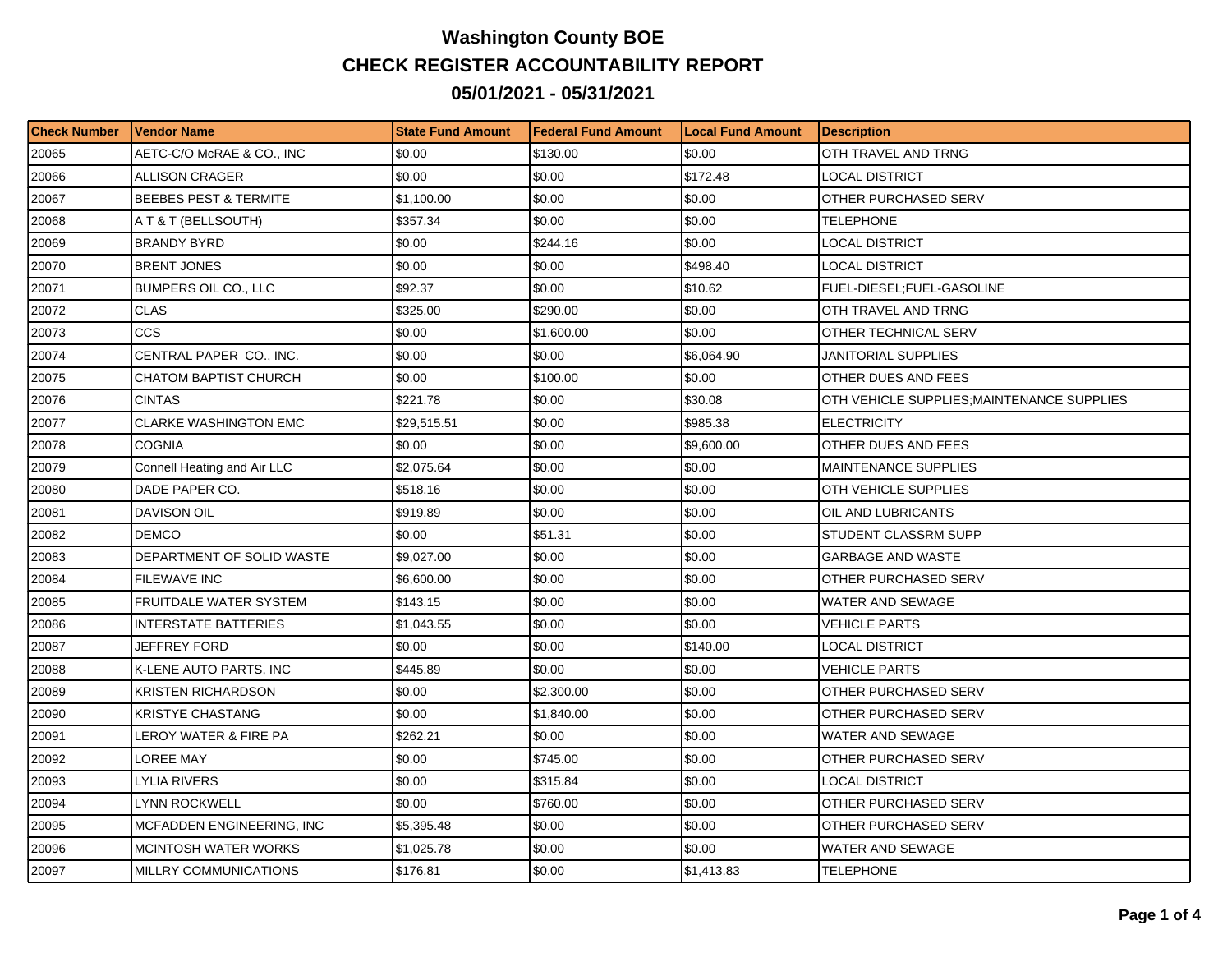| <b>Check Number</b> | <b>Vendor Name</b>                   | <b>State Fund Amount</b> | <b>Federal Fund Amount</b> | <b>Local Fund Amount</b> | <b>Description</b>                                               |
|---------------------|--------------------------------------|--------------------------|----------------------------|--------------------------|------------------------------------------------------------------|
| 20098               | <b>MILLRY WATER WORKS</b>            | \$317.11                 | \$0.00                     | \$0.00                   | WATER AND SEWAGE                                                 |
| 20099               | <b>MYRTLE HARE</b>                   | \$409.92                 | \$0.00                     | \$0.00                   | OTHER PURCHASED SERV                                             |
| 20100               | PACE ANALYTICAL SERVICES LLC         | \$500.00                 | \$0.00                     | \$0.00                   | OTHER PURCHASED SERV                                             |
| 20101               | PATSY REED                           | \$0.00                   | \$194.88                   | \$0.00                   | <b>LOCAL DISTRICT</b>                                            |
| 20102               | PITNEY BOWES                         | \$0.00                   | \$0.00                     | \$437.79                 | <b>POSTAGE</b>                                                   |
| 20103               | QUILL CORPORATION                    | \$0.00                   | \$623.99                   | \$0.00                   | <b>CLASSROOM EQUIPMENT</b>                                       |
| 20104               | RANDI KNAPP                          | \$0.00                   | \$125.00                   | \$0.00                   | <b>STUDENT ED SERVICES</b>                                       |
| 20105               | ROTO-ROOTER PLUMBERS                 | \$260.00                 | \$0.00                     | \$0.00                   | OTHER PURCHASED SERV                                             |
| 20106               | <b>SAMANTHA WILLIAMS</b>             | \$0.00                   | \$808.08                   | \$0.00                   | <b>LOCAL DISTRICT</b>                                            |
| 20107               | SEQUEL ELECTRICAL SUPPLY             | \$970.03                 | \$0.00                     | \$0.00                   | <b>MAINTENANCE SUPPLIES</b>                                      |
| 20108               | STACY DEES                           | \$0.00                   | \$672.65                   | \$0.00                   | OTH TRAVEL AND TRNG                                              |
| 20109               | SUPERIOR AUTOMOTIVE                  | \$60.00                  | \$0.00                     | \$0.00                   | VEHICLE PARTS                                                    |
| 20110               | SUSI EPPERSON CONSULTING, LLC        | \$0.00                   | \$350.00                   | \$0.00                   | OTH TRAVEL AND TRNG                                              |
| 20111               | TAMMY DICKEY                         | \$555.52                 | \$0.00                     | \$0.00                   | LOCAL DISTRICT                                                   |
| 20112               | TINA JONES                           | \$0.00                   | \$0.00                     | \$246.96                 | LOCAL DISTRICT                                                   |
| 20113               | TSA, INC                             | \$6,455.00               | \$235.00                   | \$0.00                   | NON-CAPITALIZED COMPUTERS                                        |
| 20114               | UNITY SCHOOL BUS PARTS               | \$109.08                 | \$0.00                     | \$0.00                   | OTH VEHICLE SUPPLIES                                             |
| 20115               | UTILITIES BOARD TOWN OF CHATOM       | \$2,549.40               | \$0.00                     | \$50.00                  | WATER AND SEWAGE                                                 |
| 20116               | <b>VERIZON WIRELESS</b>              | \$195.36                 | \$0.00                     | \$641.68                 | TELEPHONE                                                        |
| 20117               | WARD INTERNATIONAL TRUCKS, INC.      | \$820.71                 | \$0.00                     | \$0.00                   | VEHICLE PARTS                                                    |
| 20118               | <b>WASHINGTON CO SHERIFF OFFICE</b>  | \$0.00                   | \$0.00                     | \$555.00                 | OTHER PURCHASED SERV                                             |
| 20119               | <b>WESCO</b>                         | \$89.40                  | \$0.00                     | \$0.00                   | <b>MAINTENANCE SUPPLIES</b>                                      |
| 20120               | <b>WILLIAMS BROTHERS CONTRACTORS</b> | \$365.00                 | \$0.00                     | \$0.00                   | OTHER PURCHASED SERV                                             |
| 20121               | <b>WINDSTREAM</b>                    | \$0.00                   | \$0.00                     | \$66.13                  | TELEPHONE                                                        |
| 20122               | AT&T                                 | \$0.00                   | \$51.66                    | \$0.00                   | TELEPHONE                                                        |
| 20123               | AIDB                                 | \$0.00                   | \$43.47                    | \$0.00                   | PURCHASED FOOD                                                   |
| 20124               | ANGIE WHITE                          | \$0.00                   | \$197.12                   | \$0.00                   | LOCAL DISTRICT                                                   |
| 20125               | <b>BIG CHARLIES PRODUCE</b>          | \$0.00                   | \$2,586.52                 | \$0.00                   | PURCHASED FOOD                                                   |
| 20126               | <b>DEBORAH DEARMON</b>               | \$0.00                   | \$62.72                    | \$0.00                   | LOCAL DISTRICT                                                   |
| 20127               | HOBART SERVICE                       | \$0.00                   | \$942.30                   | \$0.00                   | OTHER PURCHASED SERV                                             |
| 20128               | <b>JUDY REID</b>                     | \$0.00                   | \$517.44                   | \$0.00                   | <b>LOCAL DISTRICT</b>                                            |
| 20129               | KAREN HAGAN                          | \$0.00                   | \$180.32                   | \$0.00                   | LOCAL DISTRICT                                                   |
| 20130               | MILLRY COMMUNICATIONS                | \$0.00                   | \$226.72                   | \$0.00                   | <b>TELEPHONE</b>                                                 |
| 20131               | PENNY BUSBY                          | \$0.00                   | \$100.80                   | \$0.00                   | <b>LOCAL DISTRICT</b>                                            |
| 20132               | QUILL CORPORATION                    | \$0.00                   | \$103.49                   | \$0.00                   | OTHER PURCHASED SERV                                             |
| 20133               | THE MERCHANT COMPANY                 | \$0.00                   | \$44,297.43                | \$0.00                   | PURCHASED FOOD:FOOD PROCESSING SUPP:FOOD SERV<br><b>SUPPLIES</b> |
| 20134               | ARROW EXTERMINATORS, INC             | \$0.00                   | \$0.00                     | \$896.00                 | <b>OTHER PURCHASED SERV</b>                                      |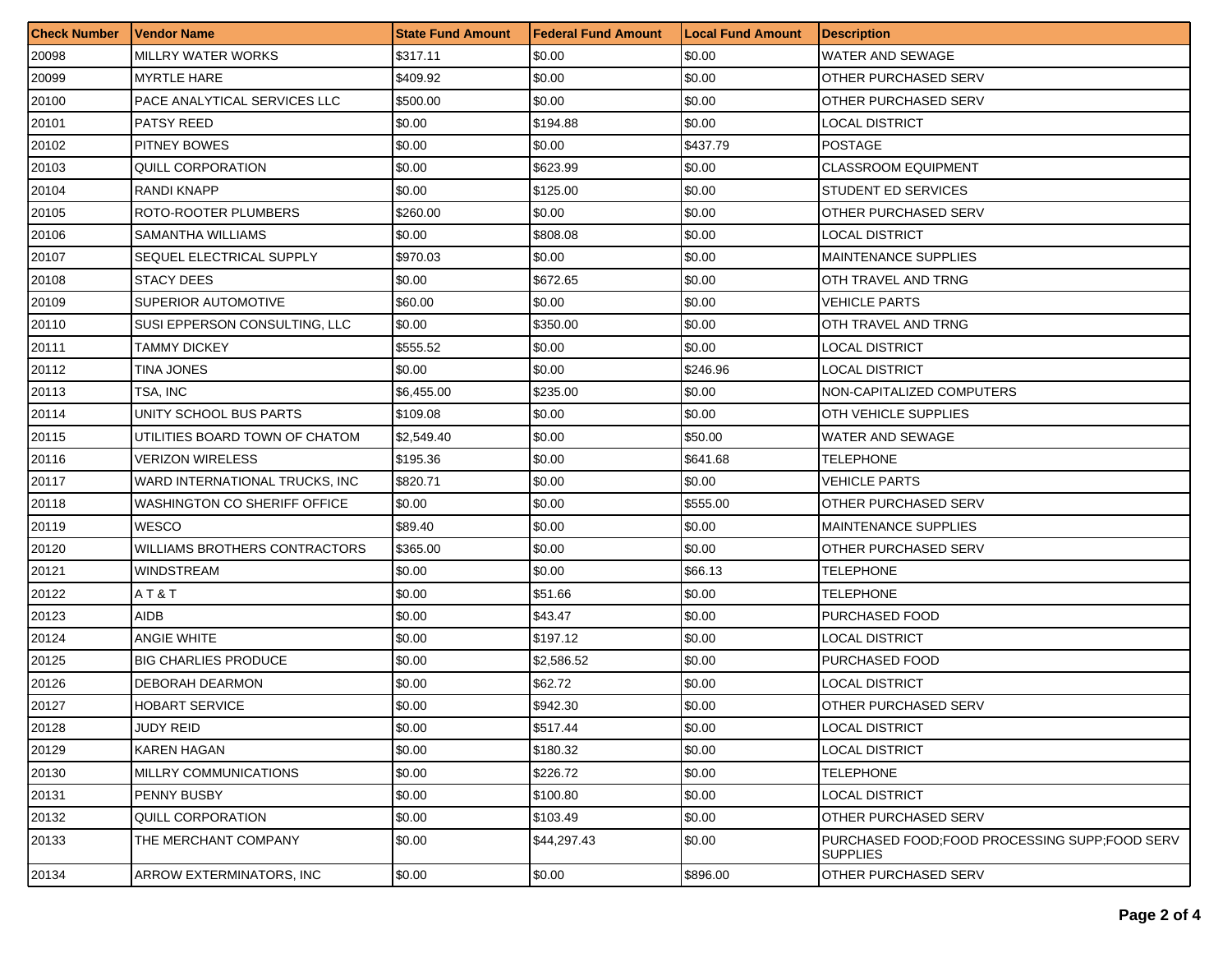| <b>Check Number</b> | <b>Vendor Name</b>                | <b>State Fund Amount</b> | <b>Federal Fund Amount</b> | <b>Local Fund Amount</b> | <b>Description</b>                                                    |
|---------------------|-----------------------------------|--------------------------|----------------------------|--------------------------|-----------------------------------------------------------------------|
| 20135               | BUMPERS OIL CO., LLC              | \$9,683.45               | \$0.00                     | \$361.64                 | FUEL-DIESEL;FUEL-GASOLINE                                             |
| 20136               | <b>CINTAS</b>                     | \$116.62                 | \$0.00                     | \$15.04                  | OTH VEHICLE SUPPLIES:MAINTENANCE SUPPLIES                             |
| 20137               | <b>CLARKE MOBILE COUNTIES GAS</b> | \$4.903.95               | \$0.00                     | \$47.34                  | NATURAL GAS                                                           |
| 20138               | JANIS PRICE                       | \$0.00                   | \$868.97                   | \$0.00                   | OTH TRAVEL AND TRNG                                                   |
| 20139               | JOHNSON A/C & CONSTRUCTION LLC    | \$0.00                   | \$0.00                     | \$16,600.00              | OTHER PURCHASED SERV                                                  |
| 20140               | LEE MCDANIEL & ASSOC.             | \$0.00                   | \$0.00                     | \$4,587.55               | OFFICE SUPPLIES                                                       |
| 20141               | THE LEARNING TREE                 | \$0.00                   | \$847.60                   | \$0.00                   | OTHER PURCHASED SERV                                                  |
| 20142               | TSA, INC                          | \$385.00                 | \$0.00                     | \$0.00                   | NON-CAPITALIZED COMPUTERS                                             |
| 20143               | AA PHYSICALS AND DRUG             | \$638.00                 | \$0.00                     | \$0.00                   | DRUG TESTING SERV                                                     |
| 20144               | ABECEDARIAN                       | \$0.00                   | \$31.50                    | \$0.00                   | STUDENT CLASSRM SUPP                                                  |
| 20145               | ACP                               | \$0.00                   | \$1,095.51                 | \$0.00                   | STUDENT CLASSRM SUPP                                                  |
| 20146               | AMSTERDAM PRINTING COMPANY        | \$0.00                   | \$678.74                   | \$0.00                   | PARENT INST SUPPLIES                                                  |
| 20147               | ANDREWS HARDWARE                  | \$1,855.01               | \$0.00                     | \$0.00                   | <b>MAINTENANCE SUPPLIES</b>                                           |
| 20148               | A T & T (BELLSOUTH)               | \$0.00                   | \$234.71                   | \$0.00                   | TELEPHONE                                                             |
| 20149               | BUMPERS OIL CO., LLC              | \$4,435.97               | \$0.00                     | \$747.82                 | FUEL-DIESEL;FUEL-GASOLINE                                             |
| 20150               | CECILIA ADAMS                     | \$0.00                   | \$1,150.00                 | \$0.00                   | STUDENT ED SERVICES                                                   |
| 20151               | CENTRAL PAPER CO., INC.           | \$0.00                   | \$0.00                     | \$3,235.61               | JANITORIAL SUPPLIES:OFFICE SUPPLIES                                   |
| 20152               | CENTRAL PAPER CO., INC.           | \$0.00                   | \$0.00                     | \$204.00                 | <b>JANITORIAL SUPPLIES</b>                                            |
| 20153               | <b>CHATOM SERVICE CENTER</b>      | \$90.00                  | \$0.00                     | \$0.00                   | OTH VEHICLE SUPPLIES                                                  |
| 20154               | <b>CINTAS</b>                     | \$64.05                  | \$0.00                     | \$7.52                   | OTH VEHICLE SUPPLIES; MAINTENANCE SUPPLIES                            |
| 20155               | COASTAL AL COMM. COLLEGE          | \$0.00                   | \$1,944.00                 | \$0.00                   | OTHER TUITION                                                         |
| 20156               | Connell Heating and Air LLC       | \$658.00                 | \$0.00                     | \$0.00                   | MAINTENANCE SUPPLIES                                                  |
| 20157               | HILL HILL CARTER                  | \$0.00                   | \$0.00                     | \$15,000.00              | LEGAL FEES                                                            |
| 20158               | JENNIFER J. ROBERTS               | \$0.00                   | \$217.28                   | \$0.00                   | OTHER PURCHASED SERV                                                  |
| 20159               | JOAN H WOOD                       | \$0.00                   | \$515.00                   | \$0.00                   | OTHER PURCHASED SERV                                                  |
| 20160               | K-LENE AUTO PARTS, INC            | \$69.99                  | \$0.00                     | \$0.00                   | VEHICLE PARTS                                                         |
| 20161               | <b>KRISTEN RICHARDSON</b>         | \$0.00                   | \$2,187.50                 | \$0.00                   | OTHER PURCHASED SERV; STUDENT ED SERVICES                             |
| 20162               | <b>MARK S PLUMBING PARTS</b>      | \$1,215.10               | \$0.00                     | \$0.00                   | MAINTENANCE SUPPLIES                                                  |
| 20163               | ON TO COLLEGE                     | \$0.00                   | \$3,500.00                 | \$0.00                   | <b>INSTRUCTIONAL SOFTWA</b>                                           |
| 20164               | PACE ANALYTICAL SERVICES LLC      | \$390.00                 | \$0.00                     | \$0.00                   | OTHER PURCHASED SERV                                                  |
| 20165               | POCKET NURSE                      | \$270.57                 | \$0.00                     | \$0.00                   | STUDENT CLASSRM SUPP                                                  |
| 20166               | <b>QUILL CORPORATION</b>          | \$0.00                   | \$5,639.30                 | \$290.04                 | STUDENT CLASSRM SUPP; OFFICE SUPPLIES; PARENT INST<br><b>SUPPLIES</b> |
| 20167               | <b>RANDI KNAPP</b>                | \$0.00                   | \$1,462.50                 | \$0.00                   | STUDENT ED SERVICES                                                   |
| 20168               | REALLY GOOD STUFF                 | \$0.00                   | \$802.02                   | \$0.00                   | STUDENT CLASSRM SUPP                                                  |
| 20169               | ROOKIE AUTOMOTIVE                 | \$352.31                 | \$0.00                     | \$0.00                   | <b>VEHICLE PARTS</b>                                                  |
| 20170               | SCHOOL SUPERINTENDENTS OF         | \$0.00                   | \$0.00                     | \$457.00                 | ASSOCIATION DUES                                                      |
| 20171               | SEQUEL ELECTRICAL SUPPLY          | \$758.15                 | \$0.00                     | \$0.00                   | <b>MAINTENANCE SUPPLIES</b>                                           |